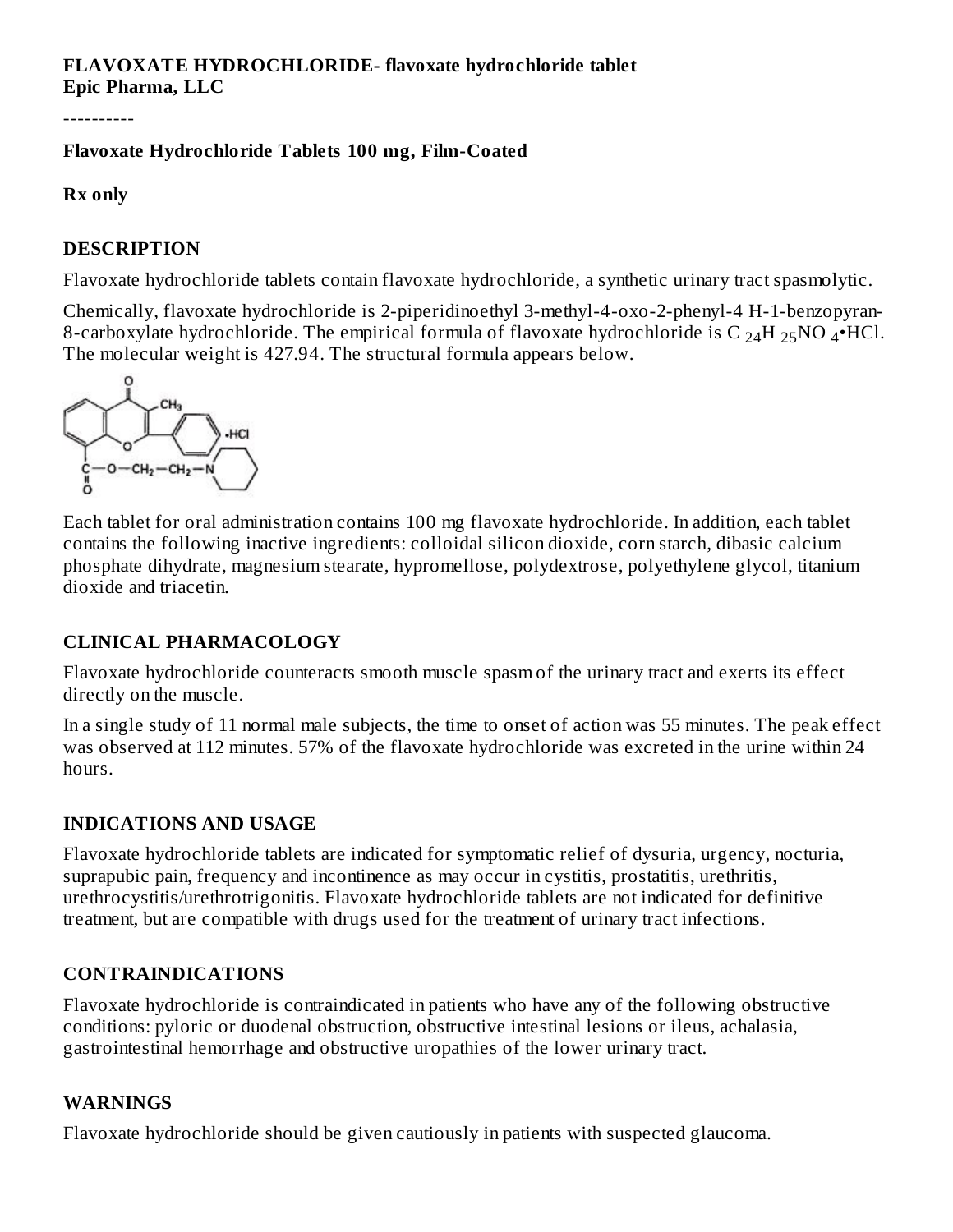# **PRECAUTIONS**

#### **Information for Patients**

Patients should be informed that if drowsiness and blurred vision occur, they should not operate a motor vehicle or machinery or participate in activities where alertness is required.

#### **Carcinogenesis, Mutagenesis, Impairment of Fertility**

Mutagenicity studies and long-term studies in animals to determine the carcinogenic potential of flavoxate hydrochloride have not been performed.

### **Pregnancy**

# *Teratogenic Effects-Pregnancy Category B*

Reproduction studies have been performed in rats and rabbits at doses up to 34 times the human dose and revealed no evidence of impaired fertility or harm to the fetus due to flavoxate hydrochloride. There are, however, no well-controlled studies in pregnant women. Because animal reproduction studies are not always predictive of human response, this drug should be used during pregnancy only if clearly needed.

#### **Nursing Mothers**

It is not known whether this drug is excreted in human milk. Because many drugs are excreted in human milk, caution should be exercised when flavoxate hydrochloride is administered to a nursing woman.

#### **Pediatric Us e**

Safety and effectiveness in children below the age of 12 years have not been established.

# **ADVERSE REACTIONS**

The following adverse reactions have been observed, but there are not enough data to support an estimate of their frequency.

**Gastrointestinal:** Nausea, vomiting, dry mouth.

**CNS:** Vertigo, headache, mental confusion, especially in the elderly, drowsiness, nervousness.

**Hematologic:** Leukopenia (one case which was reversible upon discontinuation of the drug).

**Cardiovas cular:** Tachycardia and palpitation.

**Allergic**: Urticaria and other dermatoses, eosinophilia and hyperpyrexia.

**Ophthalmic:** Increased ocular tension, blurred vision, disturbance in eye accommodation.

**Renal:** Dysuria.

# **OVERDOSAGE**

The oral LD  $_{50}$  for flavoxate hydrochloride in rats is 4273 mg/kg. The oral LD  $_{50}$  for flavoxate hydrochloride in mice is 1837 mg/kg.

It is not known whether flavoxate hydrochloride is dialyzable.

# **DOSAGE AND ADMINISTRATION**

# **Adults and children over 12 years of age**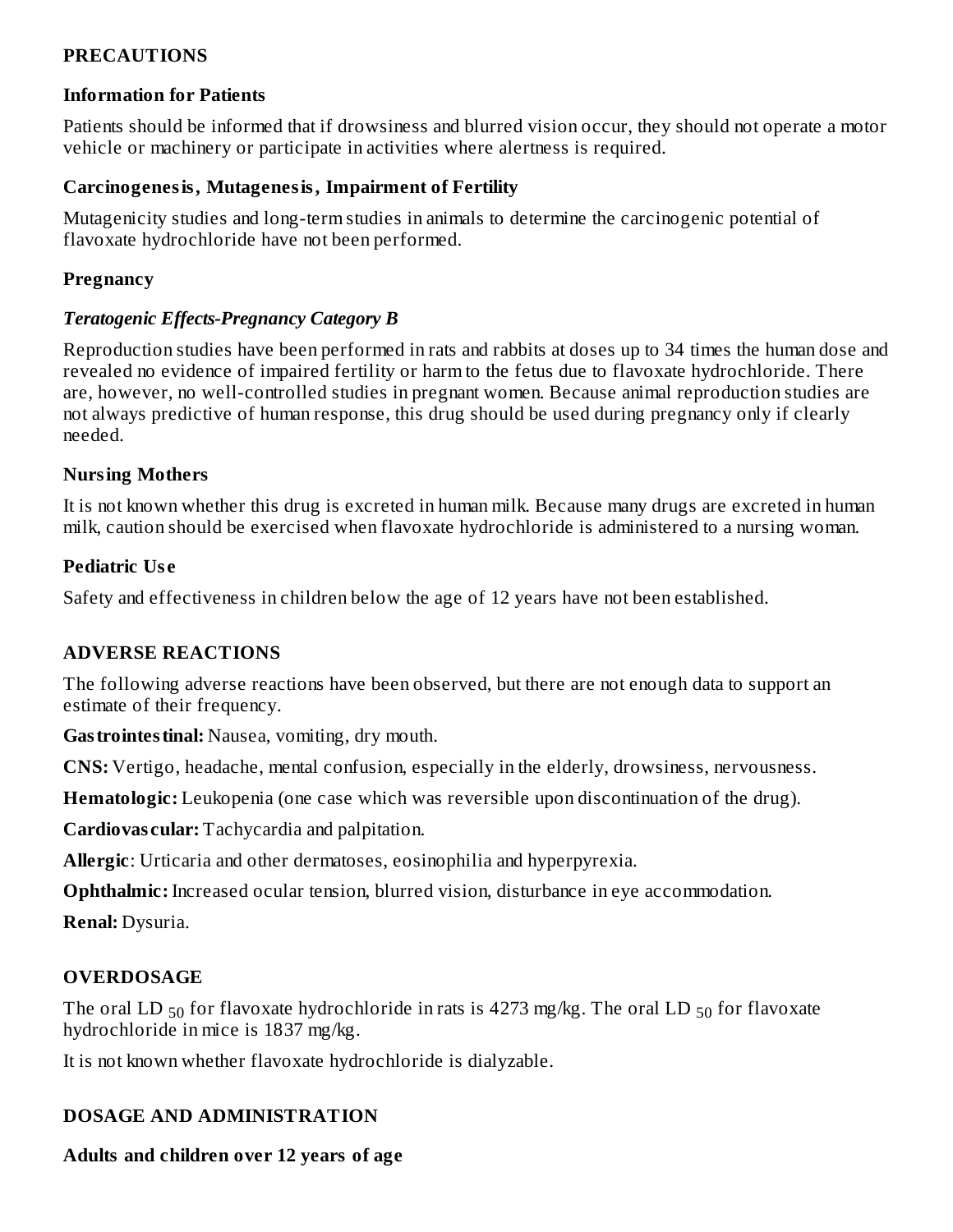One or two 100 mg tablets 3 or 4 times a day. With improvement of symptoms, the dose may be reduced. This drug cannot be recommended for infants and children under 12 years of age because safety and efficacy have not been demonstrated in this age group.

# **HOW SUPPLIED**

Flavoxate hydrochloride 100 mg tablets are available as white, round biconvex, film-coated tablets, debossed " **Є58**" on one side and plain on the other side, and are available as follows:

NDC 42806-058-01 Bottles of 100

NDC 42806-058-10 Bottles of 1000

Store at 20° - 25°C (68° - 77°F) [see USP Controlled Room Temperature]. Dispense contents in a tight, light-resistant container.

Distributed by

Epic Pharma, LLC

Laurelton, NY 11413

Rev. 05-2018-00

MF058REV05/18

OE1140

#### **PACKAGE/LABEL PRINCIPAL DISPLAY PANEL – 100 mg 100ct**

Flavoxate Hydrochloride Tablets, 100 mg 100ct



| <b>FLAVOXATE HYDROCHLORIDE</b> |                         |                    |               |  |  |  |  |
|--------------------------------|-------------------------|--------------------|---------------|--|--|--|--|
| flavoxate hydrochloride tablet |                         |                    |               |  |  |  |  |
|                                |                         |                    |               |  |  |  |  |
| <b>Product Information</b>     |                         |                    |               |  |  |  |  |
| <b>Product Type</b>            | HUMAN PRESCRIPTION DRUG | Item Code (Source) | NDC:42806-058 |  |  |  |  |
| <b>Route of Administration</b> | ORAL                    |                    |               |  |  |  |  |
|                                |                         |                    |               |  |  |  |  |
|                                |                         |                    |               |  |  |  |  |